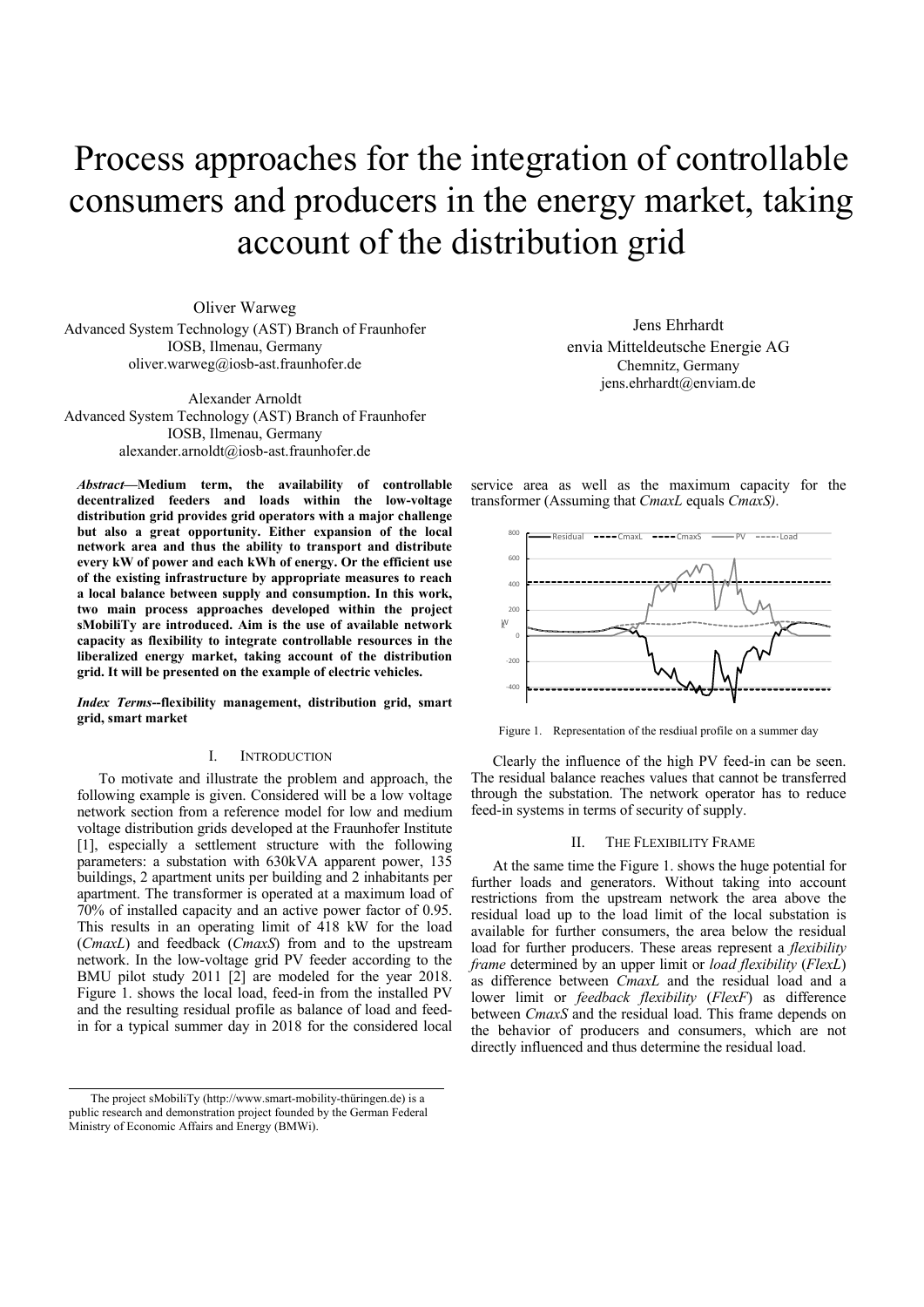In addition to the residual load the flexibility frame also depends on the requirements from the upstream network. These are manifested in a change of the restrictions on the local substation. The Figure 2. shows the flexibility frame whereby the feedback over midday is restricted by the upstream network operator. This results in a higher shift of *FlexF* into the positive range. If available, new controllable consumer could prevent the shutdown of uncontrolled feed-in by shifting load into this time.



Figure 2. Flexibility Frame with restrictions from upstream network

The integration of new producers and consumers without coordination and harmonization can lead very quickly to the operating limits of the distribution grid. If new resources are controllable, the available flexibility frame of the distribution grid should be provided. Thus, the use of the network is made more efficient. With this aim the flexibility frame can be considered as a specification for the power balance of controllable producers and consumers in the considered network area. The following assumptions apply on the frame limits for the balance:

- $FlexL > 0$ , an increased load is possible
- $FlexL = 0$ , the balance must not contain any consumption, the feed-in must be at least greater than consumption
- $FlexL \leq 0$ , there must be a feedback, thus in balance the feed-in must be higher than consumption by the required amount of FmaxL
- $FlexF \leq 0$ , an increased feedback is possible
- $FlexF = 0$ , the balance must not contain any feedback, the consumption must be at least greater than feed-in
- $FlexF > 0$ , there must be a consumption, thus in balance the load must be higher than feed-in by the required amount of *FlexF*

## III. TECHNICAL ASSUMPTIONS

The theoretical assumptions for the approaches presented in this paper are explained in detail in [3]. In the project sMobiliTy electric vehicles (EV) are considered controllable

consumers. The charging rules or charging restrictions are transmitted to the charging infrastructure or *Autostrombox* (ASB). Charging of electric vehicles is based on the standard ISO 61851 mode 3. The ASB calculates the resulting charging profile and defines the available charging power for the EV. To realize the metering, smart meters in conjunction with a communication unit (MUC) are installed on every ASB, installed feed-in resources (DER) within the considered local network area and on the substation. The communication between the meter operator system (MSM) and the MUC is done via GSM radio, between ASB and MUC via wM-Bus. The ASB provides customer specific data such as plug-in and plug-off. For the power supply every ASB is associated with an energy service provider (ESP). For non-discriminatory transmission of information to the ESPs the cloud approach is pursued in the project. To transmit the control signals, the long wave radio is employed. The addressing of the ASB is done in groups or individually. Depending on the priority the control signals are transferred via a data service (Service) or directly via long wave management (EFR).



Figure 3. simplified representation of the technical structure

The determination of the control signals is carried out depending on the approach by the ESP or DSO in the load and supply management system (LSM). The definition of the flexibility frame for each substation is as described above using a forecast for the residual load and taking requirements of the upstream network level into account. Forecasting approaches to predict local feed-in from wind and PV as well as investigations regarding local consumer predictions are described in [4] and [5].

The technical structure thus supports the implementation of the processes for the security management from the perspective of the network operator as well as two alternative approaches to the integration of the network aspects in the energy market.

### IV. NETWORK SECURITY MANAGEMENT BY THE DSO

If there is an immediate threat to network stability and security of supply, the responsible system operator must immediately intervene in the market. This is done based on legal regulations through automated controls. The process of the network security management in the project is shown in the Figure 4.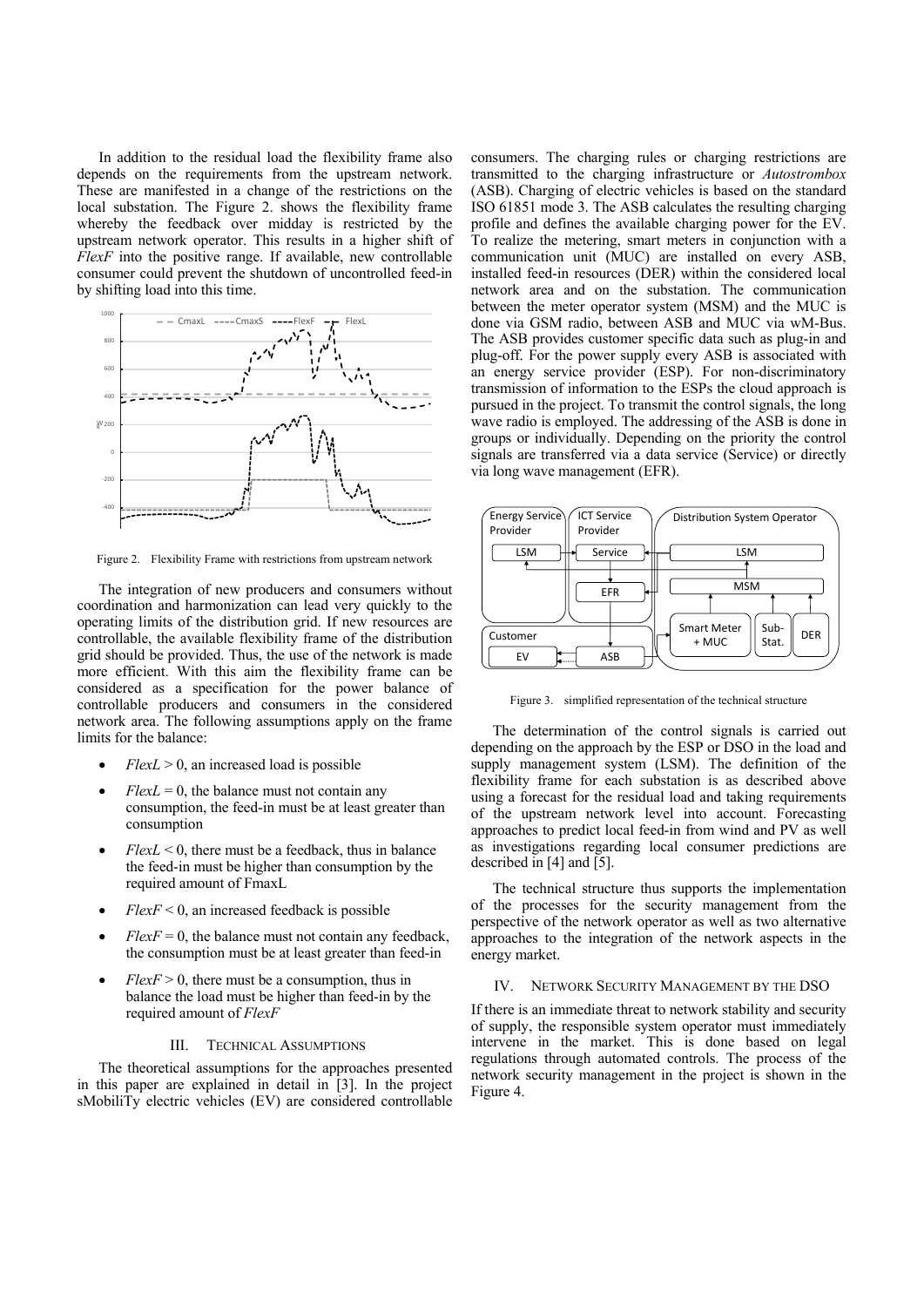The DSO monitors the grid area based on the defined limits, upstream network constraints and current network information from the installed smart meters.



Figure 4. Network Security Management

In case of a violation the DSO controls the ASB through specific restrictions directly transmitted via EFR, thus shifting planned downtime or vary the charging restrictions. With respect to market phases of the BDEW concept [6], this is the market phase "RED". No ESP is entitled to control the available units in the affected area. With regard to secure supply and an economic implementation, this phase represents a high planning risk for all partners. Two further approaches are presented, which are intended to minimize or even avoid direct intervention by the network operator. In comparison to aproaches described in [7] or [8] this approaches do not intend to implement a local market with local prices. Target is the integration of local grid aspects into the existing energy market by providing restrictions from the DSO to the market partners.

#### V. DAY-AHEAD RESTRICTIONS BY THE DSO

To enable the integration of the network aspects in the market, the market partner information about the current grid status and a way of considering them. In the project the necessary day-ahead forecasts to determine the flexibility frame are based on the smart meter data and the present weather forecasts for the following day. The compliance with the flexibility frame is determined by identifying individual restrictions for every ASB taking into account the customer's specifications. Finally, the restrictions are communicated to the ASB via the ICT Service and to the market partners using the cloud. In terms of BDEW concept, it means the market phase "YELLOW" for the next day when restrictions are present. The EV-loads must not exceed the transmitted specifications. ESPs have the opportunity to take advantage of the scope of the restrictions for further optimization in terms of the energy procurement since a shortfall of the restrictions is possible. That might be useful, assuming that variable tariffs for controllable consumers in the distribution grid are possible in the future.



Figure 5. The process of Day-Ahead restrictions by the DSO

#### VI. FLEXIBILITY MANAGEMENT

In contrast to the approach of individual restrictions for every resource defined by the DSO, an individual flexibility frame for the considered local service area is provided to the participating ESPs. Thus control by the ESP who finally acts on the energy market is possible. There is also the possibility for the ESPs to adjust the provided flexibility by returning and applying for unused capacity. It is a two-step process of specification of flexibility and then optionally the allocation of flexibility that is executed and controlled by the DSO.

## *A. Specification of Flexibility*

Basis for the flexibility specification is the calculation of individual flexibility frames per ESPs by the DSO. As described above, the flexibility frame of the network area constitutes the limits for the balance of controllable loads and controllable feed. The individual flexibility frame thus represents the limits of the balance of units controlled by the ESP. To calculate the individual load flexibility *FlexL<sub>S</sub>* and feedback flexibility *FlexF<sub>S</sub>* the proportions of controllable consumers *ICLAP\_S* and producers *ICFAP\_S* of the participating ESP are used to the total installed capacity of controllable units in the considered local service area. The following rules apply:

If 
$$
Flex F < 0
$$
 then  $Flex F_S = I_{CFAP \ S} \times Flex F$  (1)

If 
$$
Flex F = 0
$$
 then  $Flex F_S = 0$  (2)

If 
$$
FlexF > 0
$$
 then  $FlexF_S = I_{CLAP \ S} \times FlexF$  (3)

If  $FlexL > 0$  then  $FlexL<sub>S</sub> = I<sub>CLAP</sub>$  $s \times FlexL$  (4)

If 
$$
Flex L = 0
$$
 then  $Flex L_S = 0$  (5)

If 
$$
FlexL < 0
$$
 then  $FlexL_S = I_{CFAP \ S} \times FlexL$  (6)

For the individual flexibility frame the same assumptions as described above apply (II The Flexibility Frame). It is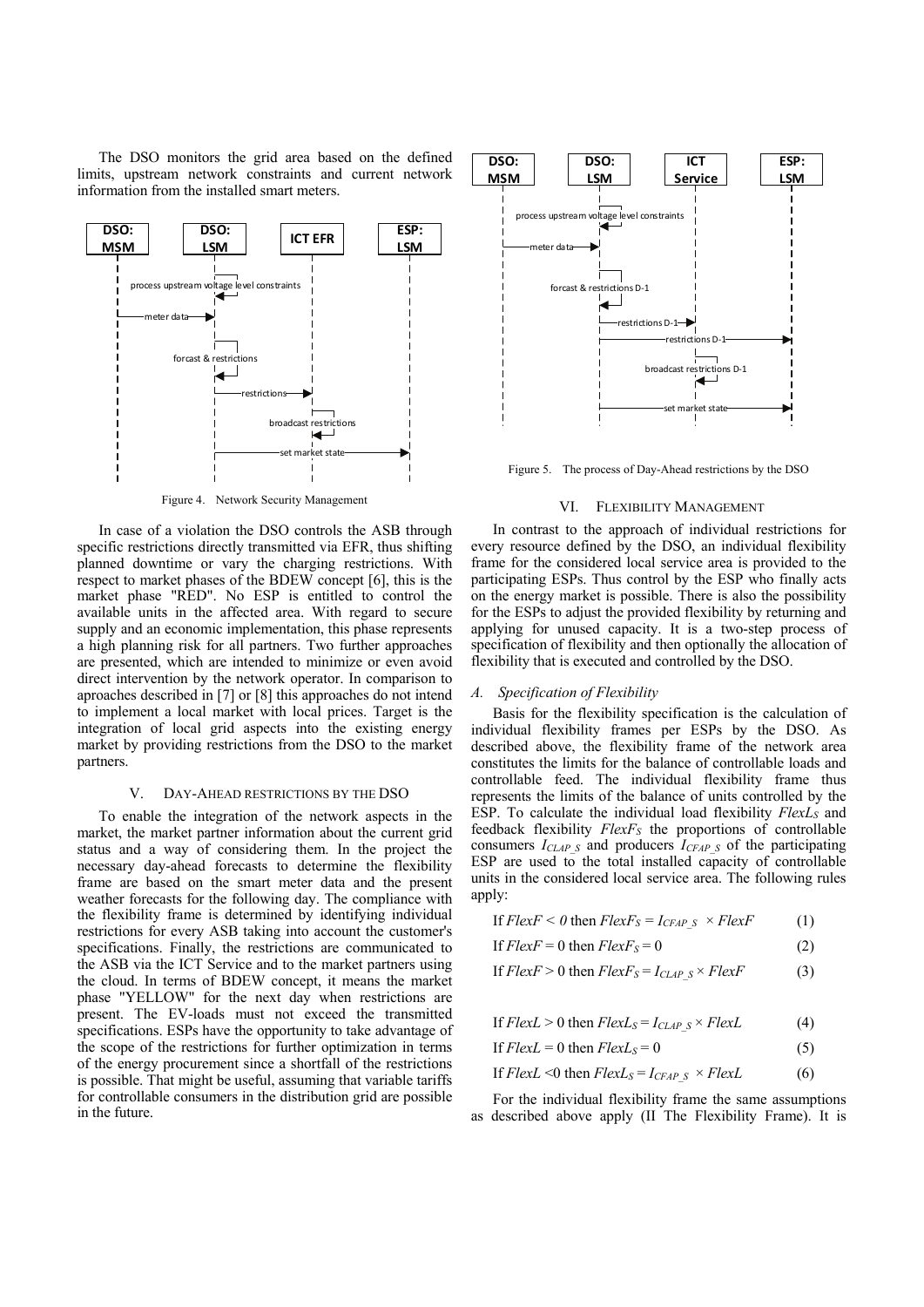important to consider what power of controllable production *CFAPSinst* and consumption *CLAPSinst* per ESP is installed.

If 
$$
Flex F < 0
$$
 then  $|Flex F_s| \leq \text{CFAPS}_{inst}$  (7)

If  $FlexF > 0$  then  $|FlexF_s| \leq CLAPS_{inst}$  (8)

If  $FlexL < 0$  then  $|FlexL_s| \leq CFAPS_{inst}$  (9)

If  $FlexL > 0$  then  $|FlexL_s| \leq CLAPS_{inst}$  (10)

 If the installed capacity is exceeded by the individual frame, compliance is not possible. Thus, the non-controllable units have to be shut down or a warning has to be given to the upstream system operator on the impossibility of compliance with given constraints.

The Figure 6. shows the individual flexibility frame for two ESP with only controllable loads and the overall flexibility frame for the network area.



Figure 6. individual flexibility frame for two ESPs

In the project sMobiliTy only ASB will initially be available as a controllable load. Thus, the individual feedback flexibility (*FlexF*) for both ESP is zero or positive in the case of a forced consumption.

The individual flexibility frames are communicated dayahead to the ESPs. This is done in due time, so that the market partners can include them in the procurement processes.

## *B. Allocation of Flexibility*

After receiving the flexibility frame the ESPs execute their planning processes. This can lead to the determination of free capacity or required capacities for certain periods. In the next step, after a defined period, these free or required capacities will be reported to the network operator. After a matching of demanded and offered capacities the individual flexibilities will be adjusted by the DSO accordingly and the results are transmitted to the affected ESPs. This phase may be optionally offered by the network operator. The Figure 7. shows a graphical representation of the process with an optional allocation of flexibility.

The process of specification and allocation can be carried out day-ahead and intraday. It is important to ensure that when determining the individual flexibility intraday previously adapted day-ahead allocations are taken into account.

The flexibility frames are calculated every day for each local service area. Limitations for the ESP arise, if they cannot use the full installed capacity of controllable units over the entire time. In this case, with regard to the BDEW concept, market phase "YELLOW" is declared. This means for the project, that the aggregate load of the ASB per ESP must not exceed or go below the flexibility. No limitation means market phase "GREEN".



Figure 7. The process of the flexibility management

#### VII. RESUME AND EVALUATION

Both approaches support the integration of grid issues in the market and are examined in the project. In addition, the network security and feed-in management must be performed by the network operator. In case of an intervention, the market phase "RED" is declared for the considered the network area and substation.

Advantage of the day-ahead restrictions is the consideration of possible individual conditions on the network connection point by the network operator. Disadvantage is the increased data overhead because the customer data must be available to the DSO and the ESPs if they want to use the degree of freedom left by the restrictions. With more data the complexity of processes of the network operation increases. When calculating the restrictions the DSO must also ensure non-discrimination for the ESPs at the individual network connection points. Another disadvantage of the day-ahead restrictions is the lack of a minimum target. If at certain times consumptions are enforced, they have to be implicitly considered while calculating the restrictions for all